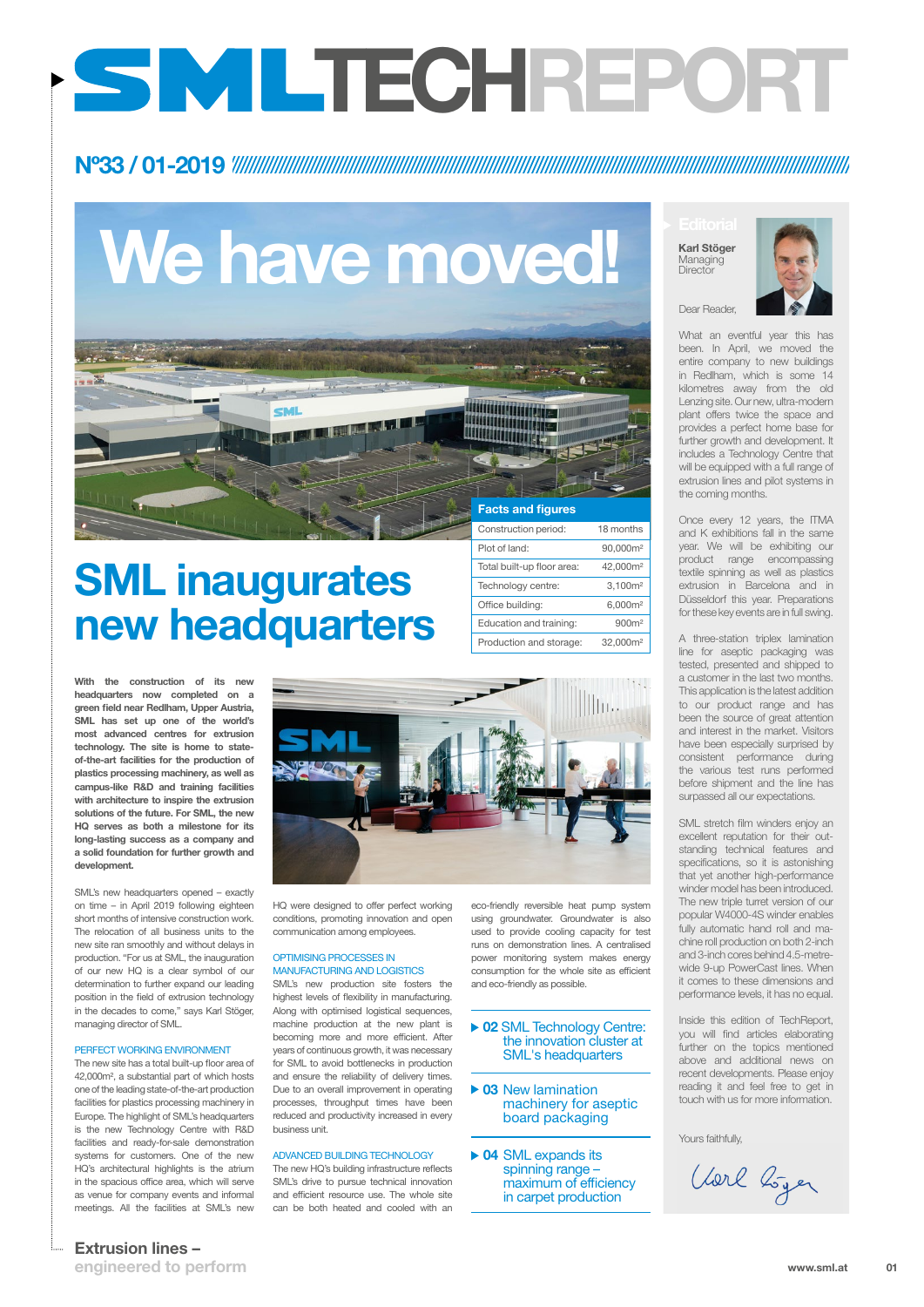02 www.sml.at engineered to perform

### Extrusion lines –

One of the true highlights of SML's headquarters is its brand-new Technology Centre, which hosts the company's R&D activities. Spanning more than 3,000m², it is home to a centre of excellence for extrusion technology, several production-scale demonstration lines, laboratories with state-of-the-art testing equipment, and campus-like spaces for meetings and training sessions.

# SML Technology Centre The invaluable innovation cluster at SML's new headquarters:

The creation of an efficient and effective circular economy is, at least for the moment, the most realistic answer in the ongoing discussion about plastic waste. In releasing its new PP monolayer thermoforming sheet line, SML is demonstrating a clear commitment to easy-to-recycle packaging materials. The new line contains SML's latest highspeed extrusion technology, setting new standards for productivity and low unit cost.

#### FLEXIBLE TEST STAND FOR SCREW **VERIFICATION**

"In view of the current discussions about plastic waste, SML is expecting a clear shift in demand towards easy-to-recycle PP sheets, either monolayer or co-extruded. It is for this reason that SML has developed a new PP monolayer thermoforming sheet line for an output range of up to 1,000 kg/h – ideal for medium-sized production batches, ambitious newcomers and all manufacturers looking to produce recyclable materials," says Berthold Droege, technical director at SML.



#### CREATING SOLUTIONS TOGETHER

SML's Technology Centre is running ready-for-sale demonstration lines, both for internal trials and joint R&D projects with customers. Together with its partners, SML is using these lines to test new raw materials, to improve the properties of end products, to improve manufacturing processes and to work on new products.

#### HSE TECHNOLOGY FOR MAXIMUM **EFFICIENCY**

The Technology Centre at SML's newly inaugurated headquarters offers a wide variety of testing facilities for all aspects of SML's products. SML is steadily adding new lines to its Technology Centre.

A key feature of SML's centre of excellence for extrusion technology is the flexible test stand, allowing screw verification tests for any SML extruder type. Since the test stand contains all the electrical and control equipment for extruders,

SML's technicians can connect and test extruders before they are integrated into complete lines. This allows SML to optimise the operating conditions and screws at an early project stage in a timeefficient way.

#### TESTING POLYMERS WITH NO LIMITS

In connection with this flexible test stand, SML's Technology Centre features a permanent extruder with a screw diameter of 75mm, offering trials with two types of barrel designs: a smooth

# **Machinery** for the circular economy

bore 33 L/D design (which can be extended to 37 L/D) and a 37 L/D HO-LT design. HO-LT is a proprietary SML design that builds on the Helibar® principle and facilitates high output at low melt temperatures. An extensive range of sensor equipment and an advanced data acquisition system are generally included. In the 75mm extruder, SML has chosen a mid-range product from its extrusion portfolio, ensuring safe scale-up to larger production-size machines. Combined with a selection of high-performance extrusion screws, there are hardly any

limits as far as testing different polymer types and grades. A melt pump or a flat sheet die can also be connected to the extruder, allowing for trials under real production conditions.

Demonstration lines for all aspects of SML's products:

| <b>Product group</b> | <b>Line</b>                      | <b>From week</b>  |
|----------------------|----------------------------------|-------------------|
| Cast film line       | SmartCast <sup>®</sup> Infinity  | 48/2019           |
|                      | Cast film line with MDO          | Q1/2020           |
| Sheet line           | Multi-purpose sheet line         | 31/2019           |
| Coating line         | FlexPack®                        | 30/2019           |
| Multifilament line   | Austrofil® BCF                   | 18/2019           |
|                      | Austrofil® CF                    | 30/2019           |
| Extrusion technology | Flexible extruder test stand     | 20/2019           |
|                      | Permanent 75mm extruder          | 40/2019           |
| Laboratory           | Extensive testing equipment      | Already available |
| bit.Wise             | Data analytics and visualisation | Already available |

The stand-out characteristic of SML's new line is its high productivity at very low unit cost, making the production of PP monolayer sheet for recyclable cups and trays truly competitive. The basic version of SML's new line manufactures PP thermoforming monolayer sheet in a thickness range between 500 - 2,000µm and at widths of up to 920mm. Meanwhile, the winder produces rolls with a diameter

of up to 2,000mm on 6-inch shafts. The centrepiece of the new PP monolayer thermoforming sheet line is an efficient high-speed extruder (HSE), allowing for net production output of up to 800 kg/h with total energy consumption of less than 300 Wh/kg attributable to the line. In addition to its high energy efficiency, the advantages of SML's HSE include very short polymer residence times, fast material changes and a small footprint.

#### LONGEVITY WITH OUTSTANDING VALUE FOR MONEY

SML's new PP monolayer thermoforming

sheet line comes with a variety of different options and upgrades. Output can be boosted by more than 15 percent with the longer 42D extruder unit, while the processing window for virgin and recycled material can be widened. The optional integration of a co-extruder allows for higher flexibility in production. In addition to its very low operating costs, the investment costs for SML's new PP monolayer sheet line are also moderate – in output terms, the basic version comes in at below 1,000 EUR/kg. As with all machinery manufactured by SML, every component meets the highest standards of quality and longevity, making SML's new monolayer sheet line a safe investment for the future, from both a financial and an environmental perspective.

# SML presents new PP monolayer sheet line

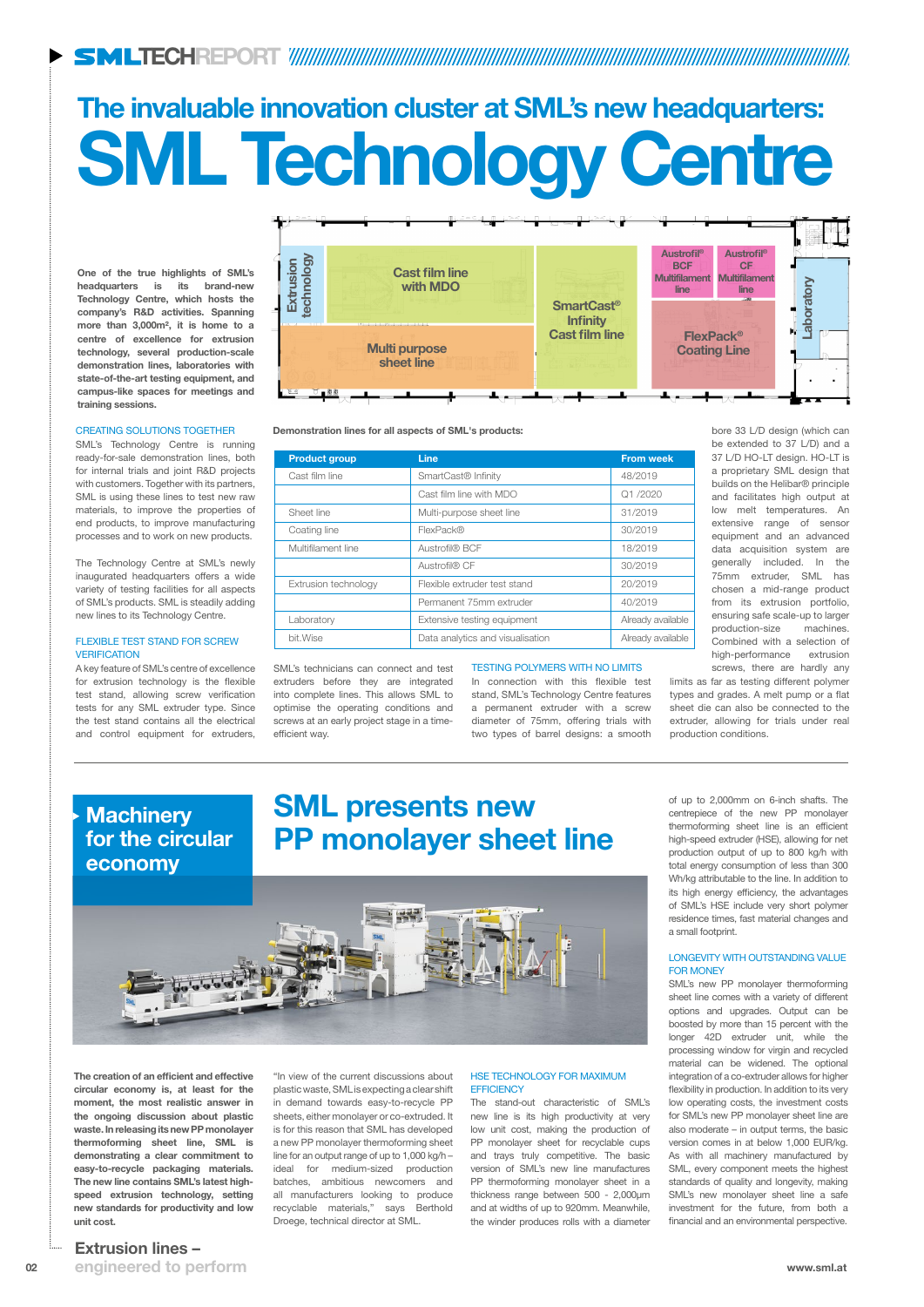

# TECHREPORT

# Brand-new triple turret winder for 2- and 3-inch stretch film

SML's brand-new W4000-4S-3T triple turret winder strings together several superlatives, combining flexible 2 and 3-inch operation, speeds of up to 850 m/min, the highest levels of efficiency with 4.5m net film width, record-breaking cycle times, and fully automatic core and roll handling.

"Our latest innovation in winding technology is a perfect solution for large-scale 2- and 3-inch stretch film production," says Christoph Iglseder, a design engineer for winding technology at SML. The design of SML's new W4000- 4S-3T triple turret winder allows for stable production of hand, machine and jumbo rolls on a large variety of cores (and even on coreless winding shafts). Due to its final film width of 4.5m, the new winder is highly energy-efficient in operation when

combined with SML's high-volume PowerCast XL stretch film lines.



DESIGNED FOR TOP PERFORMANCE

The three turn-over units of the new W4000- 4S-3T triple turret winder are arranged on top of one another and supported by a massive main frame. A small footprint is a signature part of this design, saving our customers valuable space on the shop floor. The film inlet section unit has been raised to ensure equal film lengths and tensions for each turn-over unit. Walkable platforms around and inside the winder ensure a fast start-up process and ease of maintenance. When changing between 2- and 3-inches, the winding shafts can be stored in magazines and remain in the winder. Additional automated equipment reduces the effort required for conversion reducing downtime to a bare minimum.

# Designed for top-quality

#### TAILOR-MADE SOLUTIONS FOR FURTHER PROCESSING

The short cycle times of SML's new triple turret winder result in a high number of finished rolls, and automated palletising devices should be considered as an option. However, recognising that each customer has different demands, SML offers tailor-made solutions ranging from simple manual removal to fully automated one-table systems.

SML has once again strengthened its leading role in the winding technology market with the roll-out of the new W4000- 4S-3T triple turret winder. But despite all the technological innovation, the fundamental properties of SML's winders remain top product quality due to technical precision, reliability and operability.

Brand-new W4000-4S-3T triple turret winder

SML has successfully entered the market for lamination machinery for aseptic board packaging with the introduction of its new triplex extrusion lamination line. In sharp contrast to most other devices in this field, SML's new line processes thin paper for flexible pouches as well as paperboard for beverage cartons at equally high quality.

"Our new triplex extrusion lamination line offers a very wide application area – from aseptic materials for classical beverage cartons to flexible pouches. Its standout technical attribute is the ultra-precise interaction between the different units," says Mario Hoellnsteiner, the product manager at SML responsible for the line. Undoubtedly, the most demanding challenge in designing the new line was to create a system that perfectly manages both thin paper and paperboard.

#### SENSITIVE ROBUSTNESS

"We had to strike the right balance between very sensitive and fast-responding tension control in low tension areas for processing thin paper on the one hand – and a robust, long-lasting design for rigid cardboard on the other," explains Mario Hoellnsteiner. SML accomplished this mission thanks to an elaborate tension control system, which communicates between the different PLCs, drives and measuring cells within microseconds. All the machine parts such as unwinds, laminators, pre-treatment units and winders are closely interconnected and perfectly matched to one another. Even different web paths and productspecific pre-treatment units are used to get the best product out of the machine.

#### SMILE AUTOMATION: IN-HOUSE PLC, DRIVE AND INTERFACE PROGRAMMING

The tension control system for SML's new lamination was developed entirely onsite, as SML is one of the few suppliers on the market with full resources to allow for PLC, drive and interface programming in-house. SML considers this a strong competitive advantage, especially when it comes to completing complicated tasks in a short and straightforward way –

and providing the fastest possible service support afterwards.

#### DURABLE MACHINE DESIGN – READY FOR HEAVY LOADS

SML's triplex extrusion lamination line has an elaborate setup that combines a durable machine design, proven components and the latest state-of-the-art technology with the highest levels of userfriendliness and production efficiency. Due to the specific construction of the triplex

line, changes in materials and access to all sections of the line are extremely easy and convenient. One of the main requests received was to make material change-overs as speedy and waste-free as possible. A key technical highlight is the fully automatic drum winder W1800, which features an automatic reel and shaft handling system suitable for heavy product rolls of up to 4 metric tonnes.

# SML branches into aseptic board packaging market Ultra-precise

| <b>Technical specifications:</b>  |                             |  |  |  |
|-----------------------------------|-----------------------------|--|--|--|
| Max. mechanical<br>machine speed: | 400 m/min                   |  |  |  |
| Roller width:                     | 1,500mm                     |  |  |  |
| Product width:                    | 700 - 1,350mm               |  |  |  |
| Total product weight:             | 150 - 400 g/m <sup>2</sup>  |  |  |  |
| Line design:                      | LID (laminate/inside/decor) |  |  |  |





Drum winder W1800 for big diameter reels